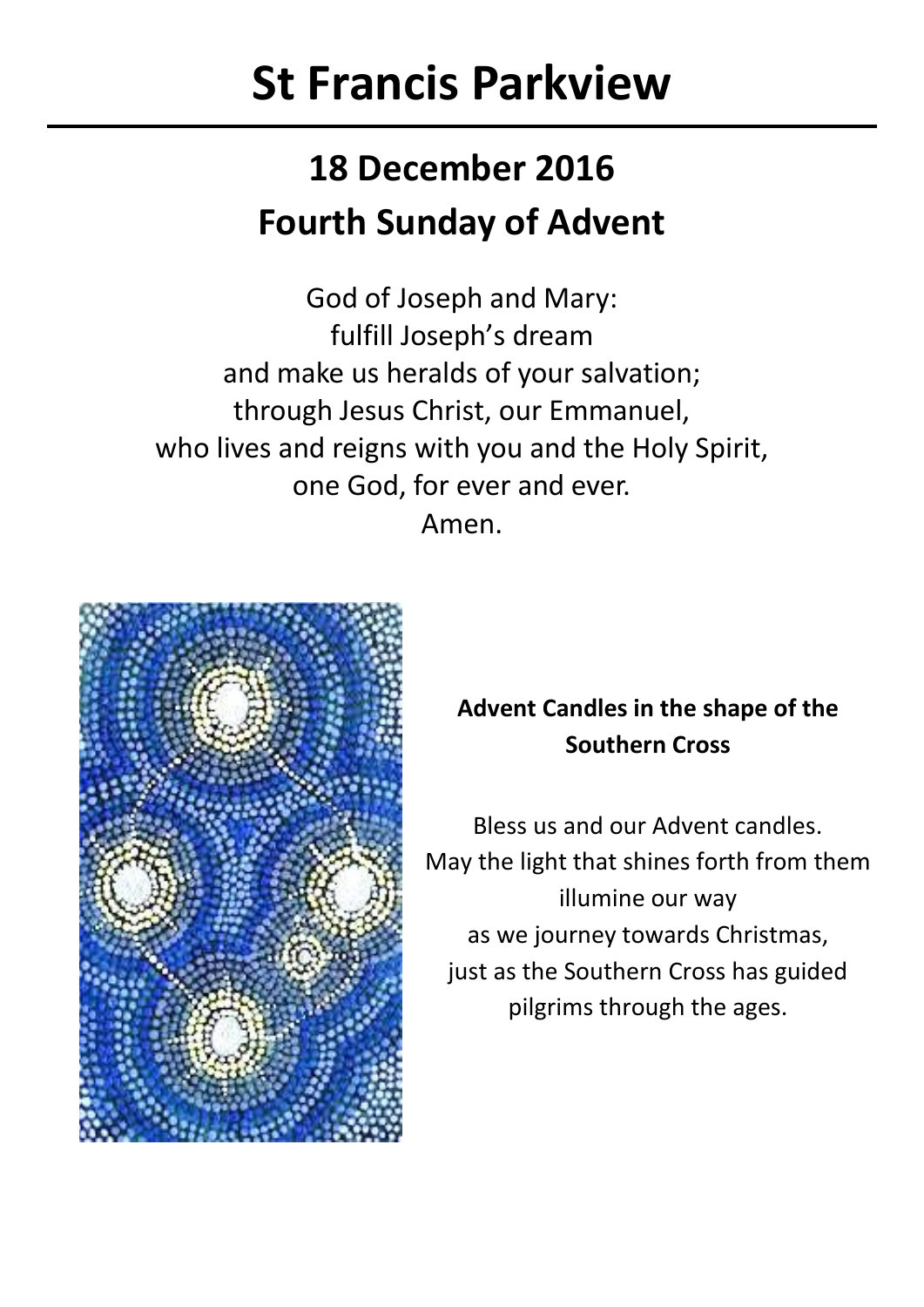Pray for the Church: We pray for the church in Kilmore, Elphin and Ardagh in Armagh in Ireland and for the Rt Revd Ferran Glenfield.

We pray for **Steve our Bishop** and for Liziwe and **Thabo our Archbishop** and Lungi.

**Prayer for the World:** Father in heaven, our hearts desire the warmth of your love and our minds are searching for the light of your Word. Increase our longing for Christ our Savior and give us the strength to grow in love, that the dawn of his coming may find us rejoicing in his presence and welcoming the light of his truth. We ask this in the name of Jesus the Lord.

# **Prayer for Parishioners:**

**Birthdays: Sunday 18:** Ruth Rensburg, Tebogo Sebambo, Hayley Vos;

**Tuesday 20:** Niki Blumentrit; **Thursday 22:** John Reynders; **Friday 23:** Pam King, Colin Morris

**Wedding Anniversaries: Tuesday 20:** Sue Sprott; **Wednesday 21:** Anita and John Speedy; **Friday 23:** Clementine Nishimwe and Fulgence Tulinumukiza

**Families to be prayed for this week:** Kabelo Murray; Daniel Muthabo; Dave and Barbara Nabarro; Joan Naude; Betty and Thandazo Ndlovu; Julia, Erin and Holly Nelson

**Prayers for those in need of prayer:** Sonja Begg; Pat Cawthorn; Bill Currie; Jeffery Gavin; Chloe Heylen; Xenka Kinnaird; Ally Martin; Khanya Mills; Maria Miszti; Tsungi Ngwenya; Maria Nkabinde; Jay Owens; Geoff Paxton; Wendy Price; Val Robertson; Marlene Sterling; Desmond Tutu, Hope Zwambila

**Give thanks for healing and recovery:** Rosemary Dormer and Francis Wilson **Year's Mind:** Wesly Yon; Opje Cox; Adeline Wigmore; Maria Cox; Robert Henderson

## **READINGS THIS WEEK**

Isaiah 7: 10 – 16 OT 673 Psalm 80: 1-7, 17-19 APB 705 Romans 1: 1-7 NT 190 Matthew 1: 18-25 NT 4

**We invite you to come to the Lady Chapel during and after communion if you would like someone to pray for you or with you.** 

| EUCHARIST 09:00           |                                  |  |
|---------------------------|----------------------------------|--|
| Celebrant                 | Maria Frahm-Arp                  |  |
| Preacher                  | Paul Germond                     |  |
| <b>Parish Ministers</b>   | Patience Dlamini                 |  |
|                           | Susan Alexander                  |  |
| <b>Eucharistic Prayer</b> | <b>Advent Eucharistic Prayer</b> |  |
| Server                    | Alan King                        |  |
| <b>First Reader</b>       | Mike Williams                    |  |
| <b>Second Reader</b>      | <b>Steve Pryor</b>               |  |
| Music                     | Jonathan van Rensburg            |  |
| <b>Sides People</b>       | <b>Edward Newton</b>             |  |
|                           | Jan Reinecke                     |  |
| <b>Chapel Prayer</b>      | Ann Pryor                        |  |
| Powerpoint                | Martyn Brooks                    |  |
| <b>Flowers</b>            | None during Advent               |  |
| <b>Keys Unlock</b>        | Mike Williams                    |  |
| <b>Keys Lock Up</b>       | Paul Germond                     |  |
| Tea 09:00                 | Val Archer                       |  |
|                           | Prue Hall                        |  |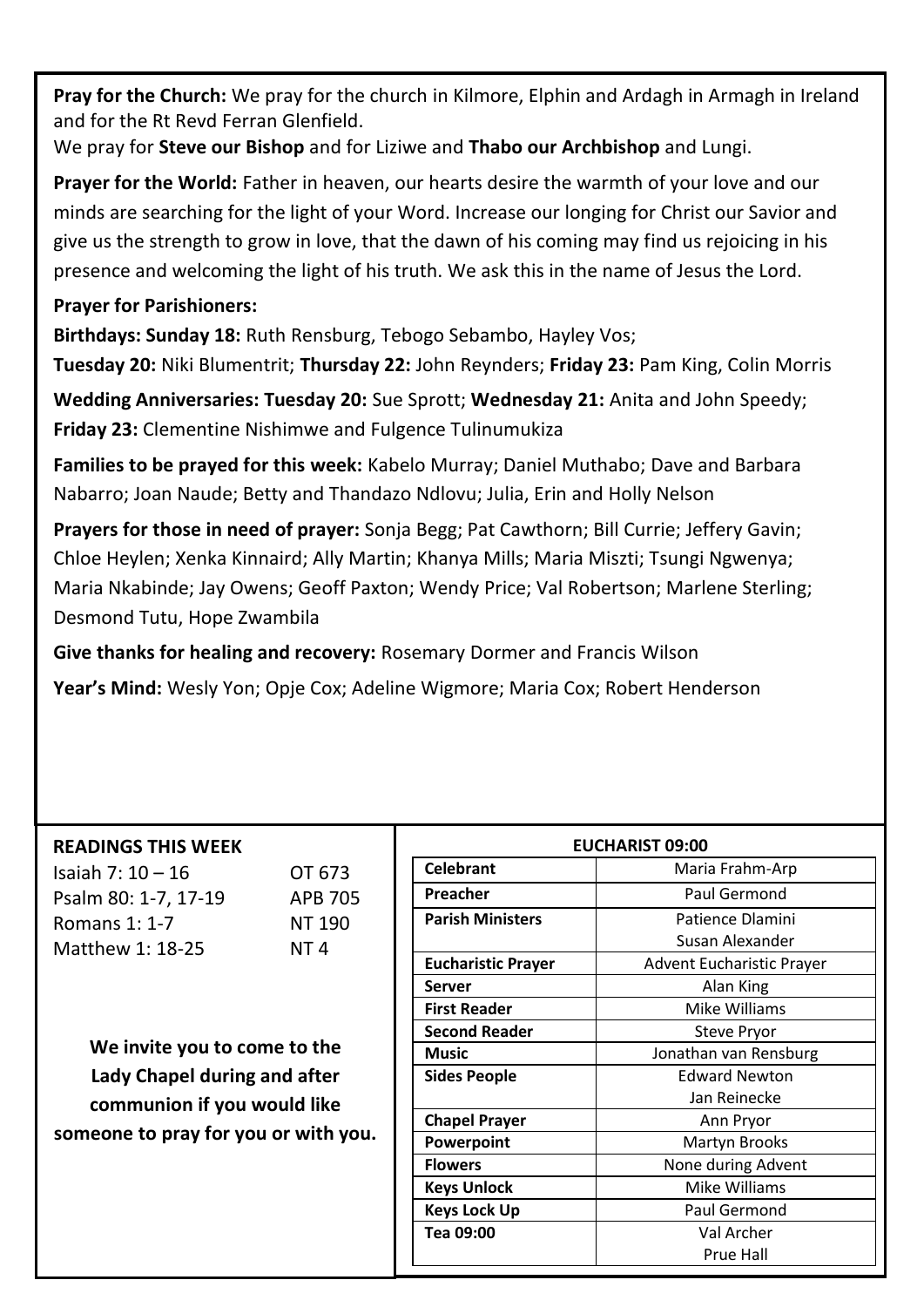# **The Advent Candles in the Shape of the Southern Cross**

In the night sky of the Southern Hemisphere, the four central stars of the Southern Cross shine permanently above us. From ancient times, these stars offered travellers and ocean navigators who looked up to them, a sure sense of direction, the way to true south. In this season of Advent we remember and anticipate the coming into the world of the light that enlightens everyone. So also as Christians, we look to the cross of Jesus and the light of His resurrection to offer us a true bearing for our lives; to Christ who is the Way, the Truth, the Life.

This Advent we place the Advent Candles in the shape of the Southern Cross in front of the altar in place of the traditional Advent Wreath. The wreath reflects the Northern Hemisphere winter conditions. By using the Southern Cross in this way we, with many other parishes in the Anglican Church of Southern Africa, are guided by *Celebrating Sunday under Southern Skies* a liturgical resource book published in September and approved by the Provincial Synod for use in parishes. The Advent Liturgy we will use throughout Advent 2016 has

been shaped by this useful and exciting book.

The Southern Cross constellation is made up of five stars scientifically called Acrux, Mimosa, Gacrux, Delta Crucis, and Epsilon Crucis. Depending on the time of year and the position of the viewer the arrangement and shape of the constellation can vary.

Each Sunday at the lighting of the Advent Candles we will use the names of these stars for each candle, the 5th, Epsilon Crusis, being the candle we light



on Christmas day. It is the candle in the gold candlestick.

Our banking details - Account name: St Francis Church Parkview, Account number: 50331107348 Bank: FNB Branch: Killarney 256 205 St Francis of Assisi Parish proclaims the Kingdom of God in the power of the Spirit through: \* Growing in love of God and each other; \* Sharing in worship; \* Engaging in evangelism; \* Participating in fellowship; \* Serving people in need; \* Caring for the environment. St Francis Parkview gives support to care for the community through: \* Meals round-the-year for the needy; \* Advice service for the homeless; \* HIV/Aids counselling; \* Facilities for pre-school outreach; \* Distribution Centre for used clothing.